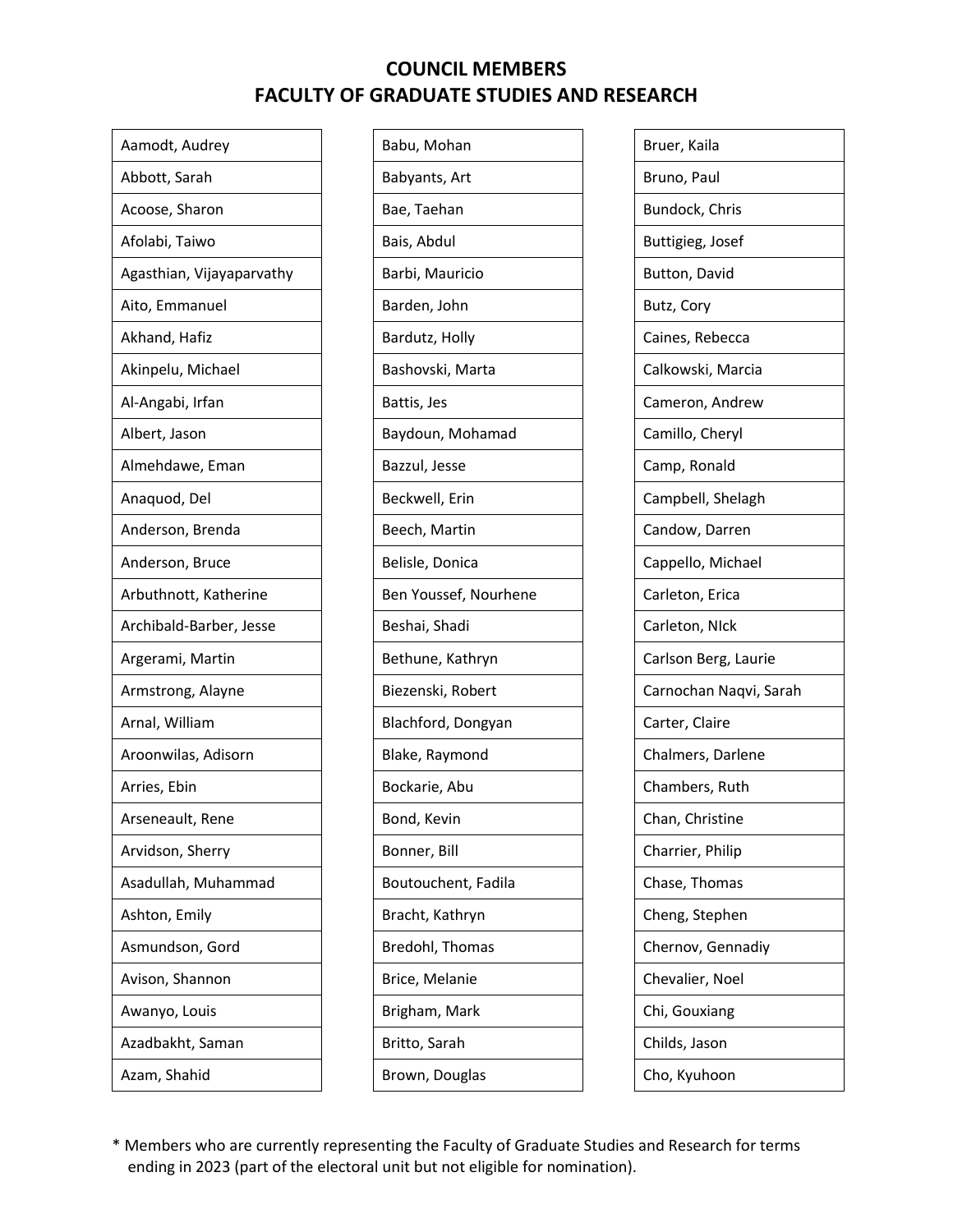| Chow, Henry               |
|---------------------------|
| Cismaru, Magdalena        |
| Cismaru, Romulus          |
| Ciupa, Kristin            |
| Clarke, Paul              |
| Clune, Laurie             |
| Cooper, Elizabeth         |
| Coulson, Ian              |
| Coupal, Michelle          |
| Couros, Alec              |
| Cranston, Jerome          |
| Cripps, Douglas           |
| Cule, Monika              |
| Cushon, Kate              |
| Dahlstrom, Barclay        |
| Dahms, Tanya              |
| Dai, Liming               |
| Dale, Janis               |
| Daschuk, James            |
| Davies, Shauna            |
| De Coste, Damon (Marcel)  |
| De Lugt, Jennifer         |
| Dea, Shannon              |
| Demers, Jason             |
| deMontigny, David         |
| Deng, Dianliang           |
| DeSantis, Gloria          |
| Diamantopoulos, Dimitrios |
| Dick David                |
| Dietz, Heather            |
|                           |

| Dolter, Brett             |
|---------------------------|
| Domm, Elizabeth           |
| Doolittle, Edward         |
| Doran, Ryan               |
| Dorsch, Kim               |
| Dosselmann, Richard       |
| Douai, Aziz               |
| Dowling, Katherine        |
| Du, Zhongwei (David)      |
| Dubnewick, Michael        |
| Dupeyron, Bruno           |
| Durst, Doug               |
| East, Allan               |
| Eaton, Andrew             |
| Eaton, Emily              |
| Eisler, Karen             |
| El-Halfawy, Omar          |
| Eling, Craig              |
| Elliott, David            |
| Elliott, Lee              |
| Elliott, Marci            |
| Elliott, Patricia (Trish) |
| Ells, Chrystene           |
| Erlijman, Juliana         |
| Evans, Roberta (Robin)    |
| Ewing, Kyley              |
| Fallat, Shaun             |
| Fan, Lisa                 |
| Farenick, Douglas         |
| Farney, James             |

| Farrell Racette, Sherry<br>Fay, Holly<br>Fields, Jaqueline<br>Fiissel, Bree<br>Finlay, Kerri<br>Fitzpatrick, Dennis<br>Fizzard, Allison<br>Fletcher, Amber<br>Fletcher, Kara<br>Flomo, David<br>Flood, Dawn<br>Floricel, Remus<br>Forsberg, Nick<br>Frankland, Martin<br>Freddolini, Francesco<br>French, Lindsey<br>Gacek, James<br>Gagnon, Daniel<br>Gallant, Natasha<br>Galushko, Victoriya |
|------------------------------------------------------------------------------------------------------------------------------------------------------------------------------------------------------------------------------------------------------------------------------------------------------------------------------------------------------------------------------------------------|
|                                                                                                                                                                                                                                                                                                                                                                                                |
|                                                                                                                                                                                                                                                                                                                                                                                                |
|                                                                                                                                                                                                                                                                                                                                                                                                |
|                                                                                                                                                                                                                                                                                                                                                                                                |
|                                                                                                                                                                                                                                                                                                                                                                                                |
|                                                                                                                                                                                                                                                                                                                                                                                                |
|                                                                                                                                                                                                                                                                                                                                                                                                |
|                                                                                                                                                                                                                                                                                                                                                                                                |
|                                                                                                                                                                                                                                                                                                                                                                                                |
|                                                                                                                                                                                                                                                                                                                                                                                                |
|                                                                                                                                                                                                                                                                                                                                                                                                |
|                                                                                                                                                                                                                                                                                                                                                                                                |
|                                                                                                                                                                                                                                                                                                                                                                                                |
|                                                                                                                                                                                                                                                                                                                                                                                                |
|                                                                                                                                                                                                                                                                                                                                                                                                |
|                                                                                                                                                                                                                                                                                                                                                                                                |
|                                                                                                                                                                                                                                                                                                                                                                                                |
|                                                                                                                                                                                                                                                                                                                                                                                                |
|                                                                                                                                                                                                                                                                                                                                                                                                |
|                                                                                                                                                                                                                                                                                                                                                                                                |
| Gamble, Lauren                                                                                                                                                                                                                                                                                                                                                                                 |
| Gamtessa, Samuel                                                                                                                                                                                                                                                                                                                                                                               |
|                                                                                                                                                                                                                                                                                                                                                                                                |
| Ganev, Robin                                                                                                                                                                                                                                                                                                                                                                                   |
| Garneau, David                                                                                                                                                                                                                                                                                                                                                                                 |
| Gebhard, Amanda                                                                                                                                                                                                                                                                                                                                                                                |
| Gelowitz, Craig                                                                                                                                                                                                                                                                                                                                                                                |
| Gendron, Fidji                                                                                                                                                                                                                                                                                                                                                                                 |
| Genoe, M. Rebecca                                                                                                                                                                                                                                                                                                                                                                              |
| Germani, Ian                                                                                                                                                                                                                                                                                                                                                                                   |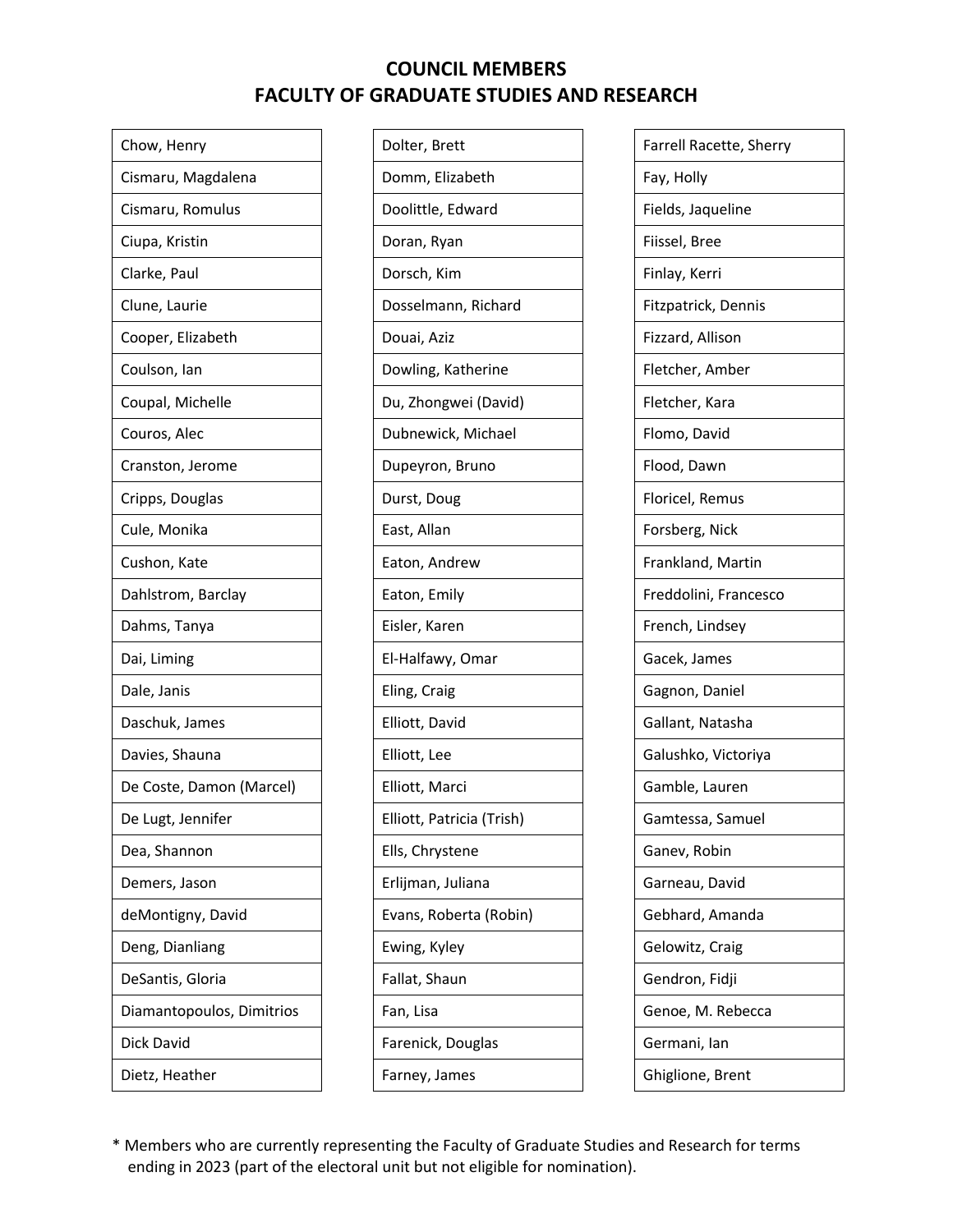| Gilligan, Bruce            |
|----------------------------|
| Gordon, Jennifer           |
| Goulet, Linda              |
| Grafton, Emily             |
| Grande, Troni              |
| Grandy, Gina               |
| Granovsky-Larsen, Simon    |
| Grant, Trevor              |
| Green, Brenda              |
| Green, Joyce               |
| Greenwood, Kari            |
| Gregorio, Dominic          |
| Gregory, david             |
| Greifenhagen, Franz        |
| Grinyer, Gwen              |
| Groenveld, Leanne          |
| Gu, Yongan (Peter)         |
| Guliani, Harminder         |
| Guo, Chun-Ha               |
| Guo, Vince Xiaoxuan        |
| Gyan, Charles              |
| Hadjistavropoulos, Heather |
| Hadjistavropoulos, Thomas  |
| Halabuza, Donalda          |
| Hales, William             |
| Hall, Britt                |
| Hamilton, Howard           |
| Han, Yu (Jade)             |
| Handerek, Kelly            |
| Hansmeier, Nicole          |

| Hanson, Cindy        |
|----------------------|
| Hardenbicker, Ulrike |
| Harrison, Yvonne     |
| Hart, Melaine (Mel)  |
| Hartner, George      |
| Hawkins, Robert      |
| Hebert, Cristyne     |
| Heinrichs, Dwight    |
| Henni, Amr           |
| Hepting, Daryl       |
| Herman, Allen        |
| Herman, Katya        |
| Hewson, Martin       |
| Hilderman, Robert    |
| Hills, Bryan         |
| Hirani, Shela        |
| Hodder, Kyle         |
| Hoeber, Larena       |
| Hoeber, Orland       |
| Holmes, Shannon      |
| Hordern, Richard     |
| Horowitz, Risa       |
| Hu, Mengjun          |
| Huang, Gordon        |
| Huang, Helen Hui     |
| Huber, Garth         |
| Hunter, Garson       |
| Hurlbert, Margot     |
| Husain, Iqabl        |
| Hussein, Esam        |

| Hyduk, Alyssa          |
|------------------------|
| Ibrahim, Hussameldin   |
| Idem, Raphael          |
| Irwin, Kathleen        |
| Isiaka, Abiodun        |
| Jaffe, JoAnn           |
| James, Anne            |
| Jeffery, Bonnie        |
| Ji, Xia (Amy)          |
| Jia, Na (Jenna)        |
| Jin, Yee-Chung         |
| Johnson, Ernest        |
| Johnston, Susan        |
| Jones, Marion          |
| Jones, Nicholas        |
| Jurdi, Rozzet          |
| Juschka, Darlene       |
| Juschka, Darlene       |
| Kabir, Golam           |
| Katsaganis, Stamatios  |
| Kayseas, Bob           |
| Kelly, Christina       |
| Kerr, Samantha         |
| Kesten, Cyril          |
| Khan, Saqib            |
| Khan, Shakil           |
| Khan, Sharfuddin Ahmed |
| Khondoker, Mohammad    |
| Kim, Youngsoo          |
| King, Anna-Leah        |
|                        |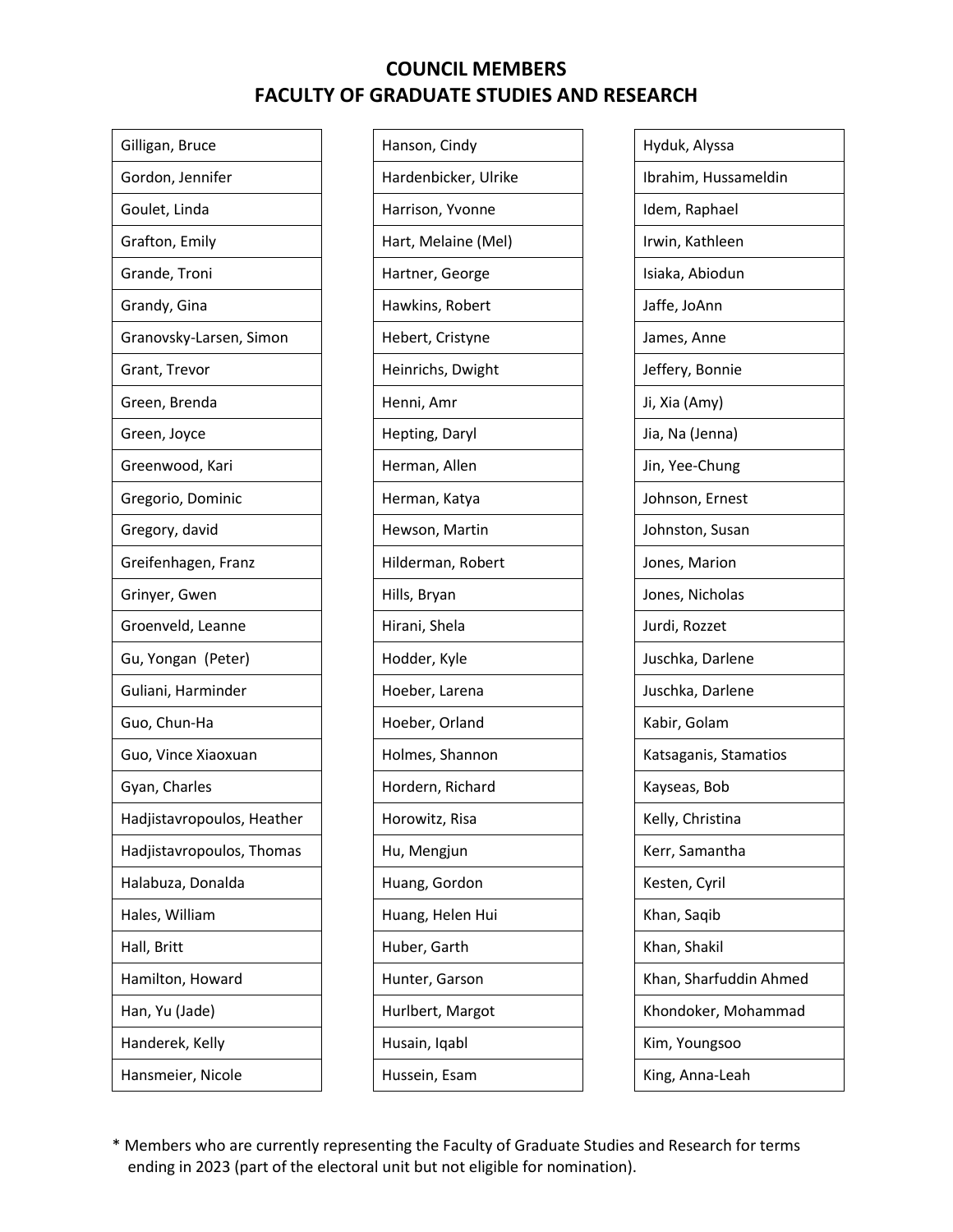| King, Harvey           |
|------------------------|
| Kingfisher, Leta       |
| Kleer, Richard         |
| Klest, Bridget         |
| Kolev, Nikolay         |
| Kozdron, Michael       |
| Kryvoruchko, Iryna     |
| Kuehling, Susanne      |
| Kulczycki, Cory        |
| Kyabaggu, Ramona       |
| Labropulu, Fotini      |
| Laforge, Paul          |
| Lane, Dorothy          |
| Lankauskas, Gediminas  |
| LaVallie, Carrie       |
| Lavertu, Daniel        |
| Lawler, Samantha       |
| Leavitt, Peter         |
| LeDrew, June           |
| Levit, Tatiana         |
| Lewis, Patrick         |
| Leyton-Brown, Ken      |
| Lichtenwald, Benjamin  |
| Liu, Yun               |
| Lockhart, Wallace      |
| Logan, Zachari         |
| Londono-Sulkin, Carlos |
| Longo, Justin          |
| Louafi, Habib          |
| Loucks, Jeff           |
|                        |

| Loutzenheiser, Lynn<br>Lovick, Olga<br>Luhanga, Florence<br>Ma, Jennifer<br>MacDonald, Alexander<br>Machnaik, Julie<br>Maciag, Timothy<br>Mackenzie, Cynthia<br>MacLennan, Richard<br>Magnan, Andre<br>Manashty, Alireza<br>Mang, Cameron<br>Manzon, Richard<br>Mare, Augustin-Liviu<br>Marsh, Charity<br>Martin, Ron<br>Massing, Christine<br>Mather, Philippe<br>Mathes, Carmen<br>Matheson, Ian<br>Mathews, Vanessa<br>Matthews, Elise<br>Mayorga, Rene<br>McBeth, Joyce<br>McGinnis (Snowshoe),<br>Angela<br>McIntosh, Richard<br>McIntosh, Thom<br>McKay, Marlene<br>McManus, Karla<br>McNab, Marlene |  |
|------------------------------------------------------------------------------------------------------------------------------------------------------------------------------------------------------------------------------------------------------------------------------------------------------------------------------------------------------------------------------------------------------------------------------------------------------------------------------------------------------------------------------------------------------------------------------------------------------------|--|
|                                                                                                                                                                                                                                                                                                                                                                                                                                                                                                                                                                                                            |  |
|                                                                                                                                                                                                                                                                                                                                                                                                                                                                                                                                                                                                            |  |
|                                                                                                                                                                                                                                                                                                                                                                                                                                                                                                                                                                                                            |  |
|                                                                                                                                                                                                                                                                                                                                                                                                                                                                                                                                                                                                            |  |
|                                                                                                                                                                                                                                                                                                                                                                                                                                                                                                                                                                                                            |  |
|                                                                                                                                                                                                                                                                                                                                                                                                                                                                                                                                                                                                            |  |
|                                                                                                                                                                                                                                                                                                                                                                                                                                                                                                                                                                                                            |  |
|                                                                                                                                                                                                                                                                                                                                                                                                                                                                                                                                                                                                            |  |
|                                                                                                                                                                                                                                                                                                                                                                                                                                                                                                                                                                                                            |  |
|                                                                                                                                                                                                                                                                                                                                                                                                                                                                                                                                                                                                            |  |
|                                                                                                                                                                                                                                                                                                                                                                                                                                                                                                                                                                                                            |  |
|                                                                                                                                                                                                                                                                                                                                                                                                                                                                                                                                                                                                            |  |
|                                                                                                                                                                                                                                                                                                                                                                                                                                                                                                                                                                                                            |  |
|                                                                                                                                                                                                                                                                                                                                                                                                                                                                                                                                                                                                            |  |
|                                                                                                                                                                                                                                                                                                                                                                                                                                                                                                                                                                                                            |  |
|                                                                                                                                                                                                                                                                                                                                                                                                                                                                                                                                                                                                            |  |
|                                                                                                                                                                                                                                                                                                                                                                                                                                                                                                                                                                                                            |  |
|                                                                                                                                                                                                                                                                                                                                                                                                                                                                                                                                                                                                            |  |
|                                                                                                                                                                                                                                                                                                                                                                                                                                                                                                                                                                                                            |  |
|                                                                                                                                                                                                                                                                                                                                                                                                                                                                                                                                                                                                            |  |
|                                                                                                                                                                                                                                                                                                                                                                                                                                                                                                                                                                                                            |  |
|                                                                                                                                                                                                                                                                                                                                                                                                                                                                                                                                                                                                            |  |
|                                                                                                                                                                                                                                                                                                                                                                                                                                                                                                                                                                                                            |  |
|                                                                                                                                                                                                                                                                                                                                                                                                                                                                                                                                                                                                            |  |
|                                                                                                                                                                                                                                                                                                                                                                                                                                                                                                                                                                                                            |  |
|                                                                                                                                                                                                                                                                                                                                                                                                                                                                                                                                                                                                            |  |
|                                                                                                                                                                                                                                                                                                                                                                                                                                                                                                                                                                                                            |  |
|                                                                                                                                                                                                                                                                                                                                                                                                                                                                                                                                                                                                            |  |
|                                                                                                                                                                                                                                                                                                                                                                                                                                                                                                                                                                                                            |  |
|                                                                                                                                                                                                                                                                                                                                                                                                                                                                                                                                                                                                            |  |

| McNab, Miriam        |
|----------------------|
| McNeil, Barbara      |
| McNutt, Kathleen     |
| McQuigge, Alexis     |
| McQuinn, Brian       |
| Meagher, Karen       |
| Meban, David         |
| Meehan, John         |
| Mehrandezh, Mehran   |
| Meis Mason, Aldene   |
| Melancon, Jerome     |
| Merson, Emily        |
| Mihichuk, Lynn       |
| Miller, Andrew       |
| Milne, Lise          |
|                      |
| Minic-Vidovic, Ranka |
| Mirzaei, Omid        |
| Missens, Richard     |
| Moasun, Festus       |
| Mobed, Nader         |
| Moeeni, Safoura      |
| Mohammadpoor, Mehdi  |
| Molina-Giron, Alison |
| Morgan, Melissa      |
| Morgan, Yasser       |
| Moroz, Peter         |
| Morstad, Denise      |
| Mouhoub, Malek       |
| Mudde, Anna          |
| Mulholland, Valerie  |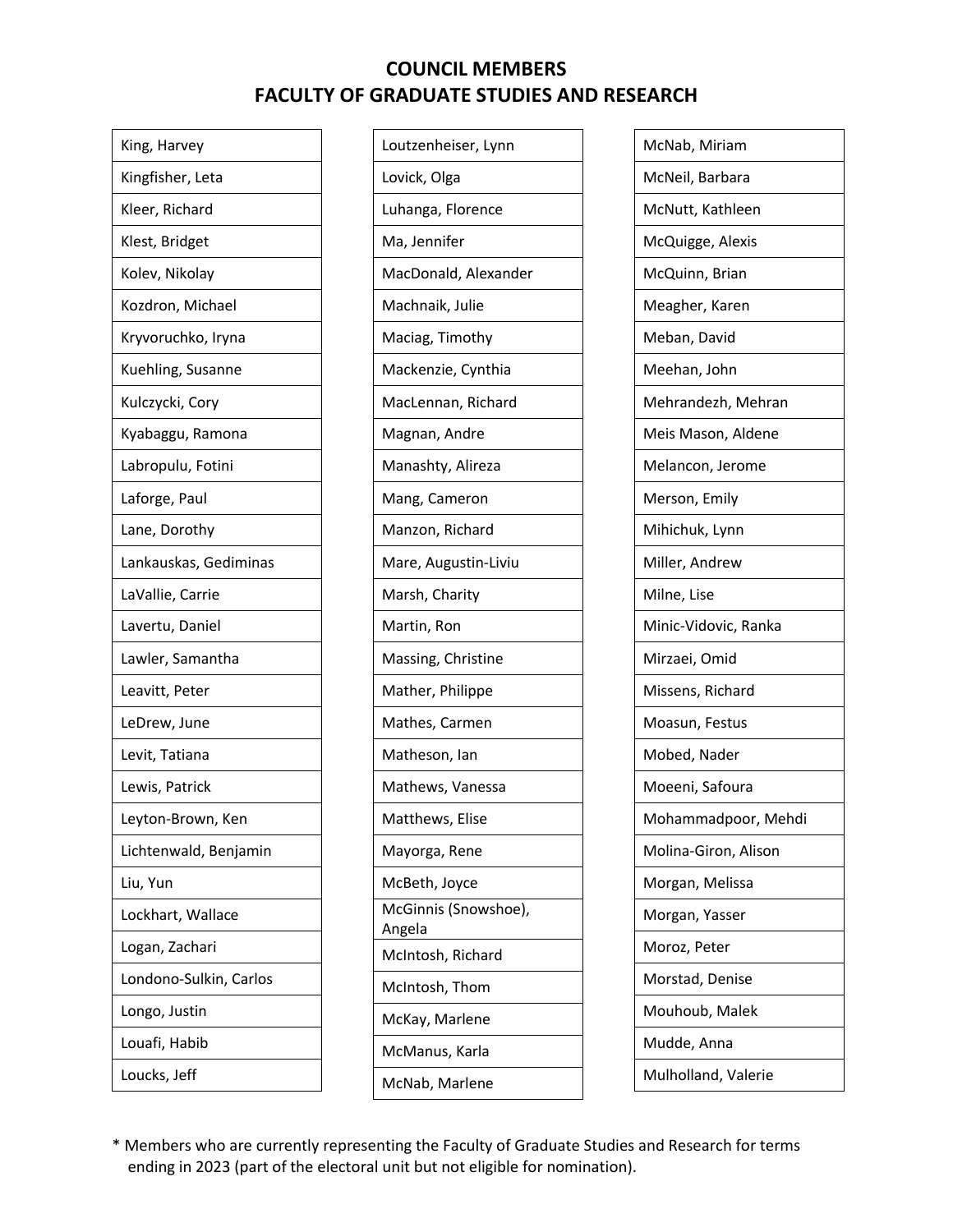| Munro, Jacqui                    |
|----------------------------------|
| Murphy, R. Scott                 |
| Muthu, Jacob                     |
| Mvumbi-Mambu, Leonie             |
| Neary, Patrick                   |
| Ng, Kelvin                       |
| Nkongolo-Bakenda, Jean-<br>Marie |
| Nolan, Kathy                     |
| Nord, Heather                    |
| Novik, Nuelle                    |
| Novotna, Gabriela                |
| Oehler, Alexander                |
| Onder, Nilgun                    |
| O'Reilly, Esther Kathleen        |
| Oriet, Christopher               |
| Osmond Johnson, Pamela           |
| Ouimet, Pierre                   |
| Papandreou, Zisis                |
| Paranjape, Raman                 |
| Pearce, Wes                      |
| Peng, George                     |
| Peng, Wei                        |
| Pennycook, Gordon                |
| Perron, Alain                    |
| Petry, Roger                     |
| Petry, Yvonne                    |
| Petty, Sheila                    |
| Phenix, Tom                      |
| Phipps, Heather                  |
| Piercey, Robert                  |

| Pino, Fritz            |
|------------------------|
| Pirbhai-Illich, Fatima |
| Pitariu, Adrian        |
| Piwowar, Joseph        |
| Pollard, Cheryl        |
| Polster, Claire        |
| Poplyansky, Michael    |
| Pridmore, Helen        |
| Puplampu, Vivian       |
| Purdham, Medrie        |
| Purnis, Jan            |
| Qing, Hairuo           |
| Raina-Fulton, Renata   |
| Ramsay, Christine      |
|                        |
| Rasmussen, Ken         |
| Ratt, Solomon          |
| Razek, Noha            |
| Reid, Nathalie         |
| Ren, Yuan              |
| Rennie, Morina         |
| Reul, Barbara          |
| Rheault, Sylvain       |
| Ricketts, Kathryn      |
| Riegel, Christian      |
| Riemer, Harold         |
| Robbins, Leslie        |
| Robinson, Katherine    |
| Robinson, Kyle         |
| Rocke, Cathy           |

| Rollo, Mike               |
|---------------------------|
| Rossow-Kimball, Brenda    |
| Rowe-McCulloch, Maris     |
| Rubalcava, Arturo         |
| Ruddell, Rick             |
| Russell, Gale             |
| Russell, September        |
| Sadaoui-Mouhoub, Samira   |
| Sagynbekov, Kanybek (Ken) |
| Salad Hersi, Osman        |
| Salm, Twyla               |
| Sanchez, Miguel           |
| Sangster, Sarah           |
| Sardarli, Arzu            |
| Sasakamoose, JoLee        |
| Sauchyn, David            |
| Saul, Gerald              |
| Schneider, Bettina        |
| Schnell, Melanie          |
| Schroeter, Sara           |
| Schultz, Christie         |
| Senkow, David             |
| Shahriar, Nashid          |
| Sharma, Satish            |
| Sharpe, Donald            |
| Sherbert, Garry           |
| Shirif, Ezeddin           |
| Shokirova, Takhmina       |
| Siddiqui, Sanobar         |
| Siemer, Julie             |
|                           |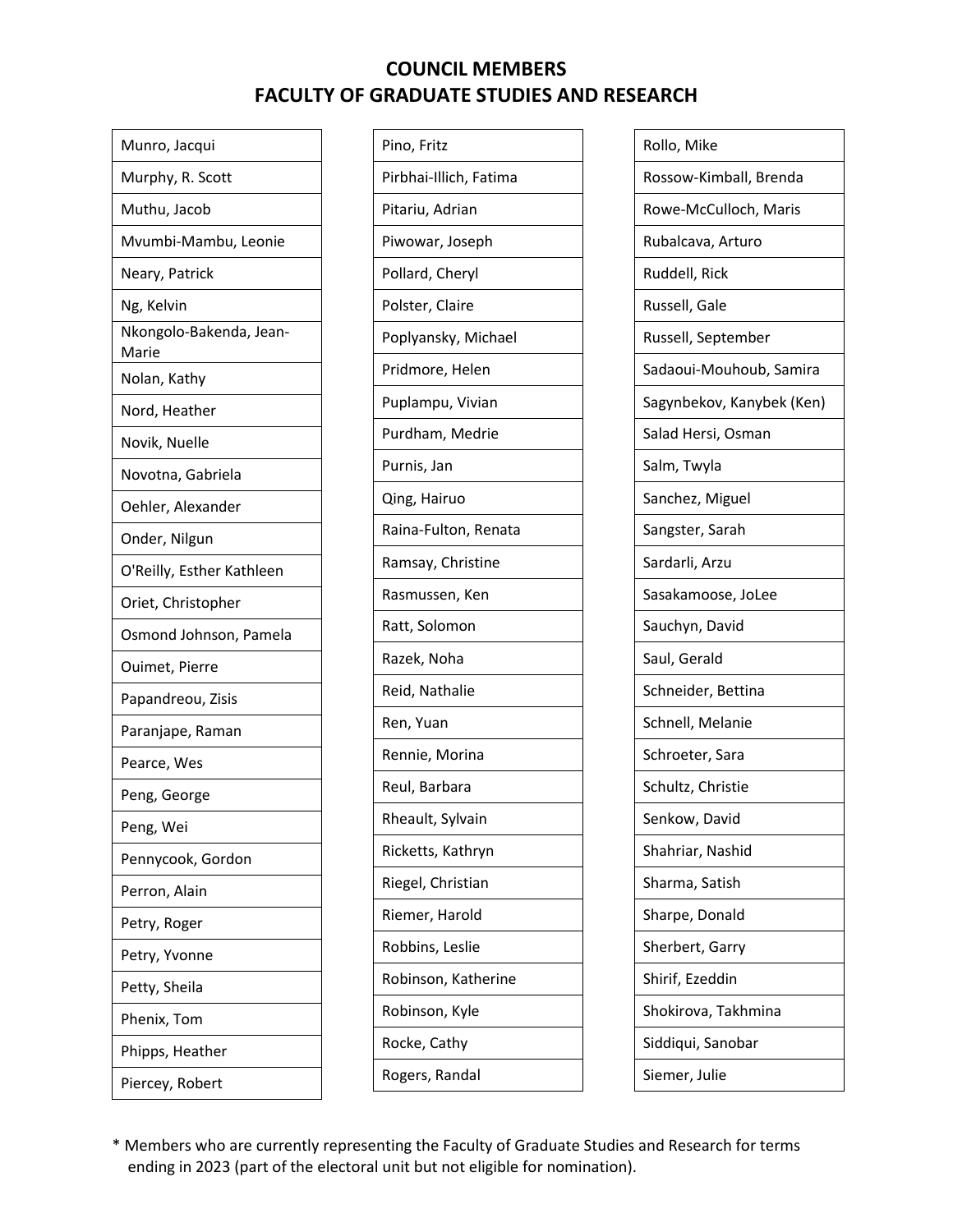| Teymurazyan, Aram           |
|-----------------------------|
| Thompson, Scott             |
| Thomson, Charisma           |
| Tiggelers, Larissa          |
| Timmons, Vianne             |
| Tomin, Brittany             |
| Tontiwachiwuthikul, Paitoon |
| Torabi, Farshid             |
| Totosy de Zepetnek, Julia   |
| Tremblay, Arjun             |
| Triggs, Valerie             |
| Troh, Joanne                |
| Trussler, Michael           |
| Truszkowski, Robert         |
| Tucker, Sean                |
| Turner, Tara                |
| Urban, Ann-Marie            |
| Vanderkooy, Christine       |
| Vanderwel, Mark             |
| Vindevoghel, Lisa           |
| Veawab, Amomvadee (Amy)     |
| Velez Caicedo, Maria        |
| Venter, Jan-Paul            |
| Volodin, Andrei             |
| Wagner, Douglas             |
| Wagner, Joan                |
| Wang, Zhanle                |
| Ward, Ann                   |
| Warren, James (Jim)         |
| Watkinson, Ailsa            |
|                             |

| Wee, Andrew                |
|----------------------------|
| Weenie, Angelina           |
| Weger, Harold              |
| Whalley, Sean              |
| White, Judy                |
| Wickson-Griffiths, Abigail |
| Widdifield, Cory           |
| Widdis, Randy              |
| Wihak, Mark                |
| Wilson, Grant              |
| Wilson, Stuart J           |
| Wolvengrey, Arok           |
| Wright, Kristi             |
| Wu, Peng                   |
| Wyatt, Steven              |
|                            |
| Xue, Jinkai                |
| Yamamoto, Susan            |
| Yang, Boting               |
| Yang, Daoyong (Tony)       |
| Yang, Xue Dong             |
| Yao, Jingtao               |
| Yao, Yiyu                  |
| Yost, Christopher          |
| Young, Stephanie           |
| Yow, Kin-Choong            |
| Zanette, Sarah             |
| Zapata, Oscar              |
| Zarzeczny, Amy             |
| Zeng, Fanhua (Bill)        |
| Zhang, Lei                 |